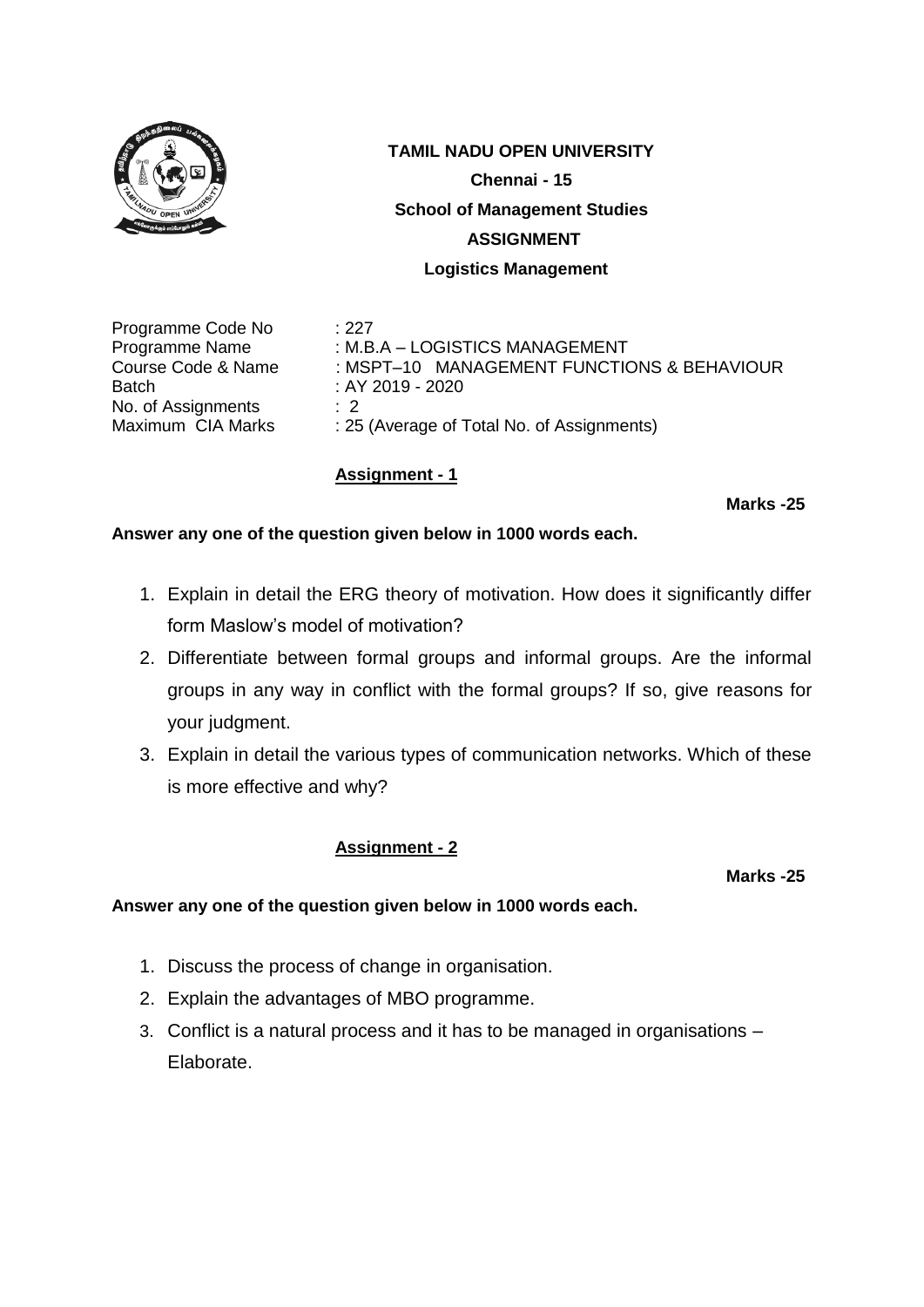

Programme Code No :227 Batch :A Y 2019 - 2020 No.of Assignments : 2

Programme Name :M.B.A -LOGISTICS MANAGEMENT Course Code & Name :MSPT-11 MANAGERIAL ECONOMICS Maximum CIA Marks : 25 (Average of Total No. of Assignments)

# **Assignment - 1**

**Marks -25**

### **Answer any one of the question given below in 1000 words each.**

- 1.Explain the various methods of pricing.
- 2.Analyse the steps involved in investment Decision making process.
- 3.What is inflation? What are the causes for inflation? What are the measures to control the inflation?

## **Assignment - 2**

**Marks -25**

- 1. Discuss about profit planning and forecasting.
- 2. What do you mean by profit maximization in cost volume profit analysis?
- **3.** Identify the areas of decision making where managerial economics prescribes specific solutions to business problems.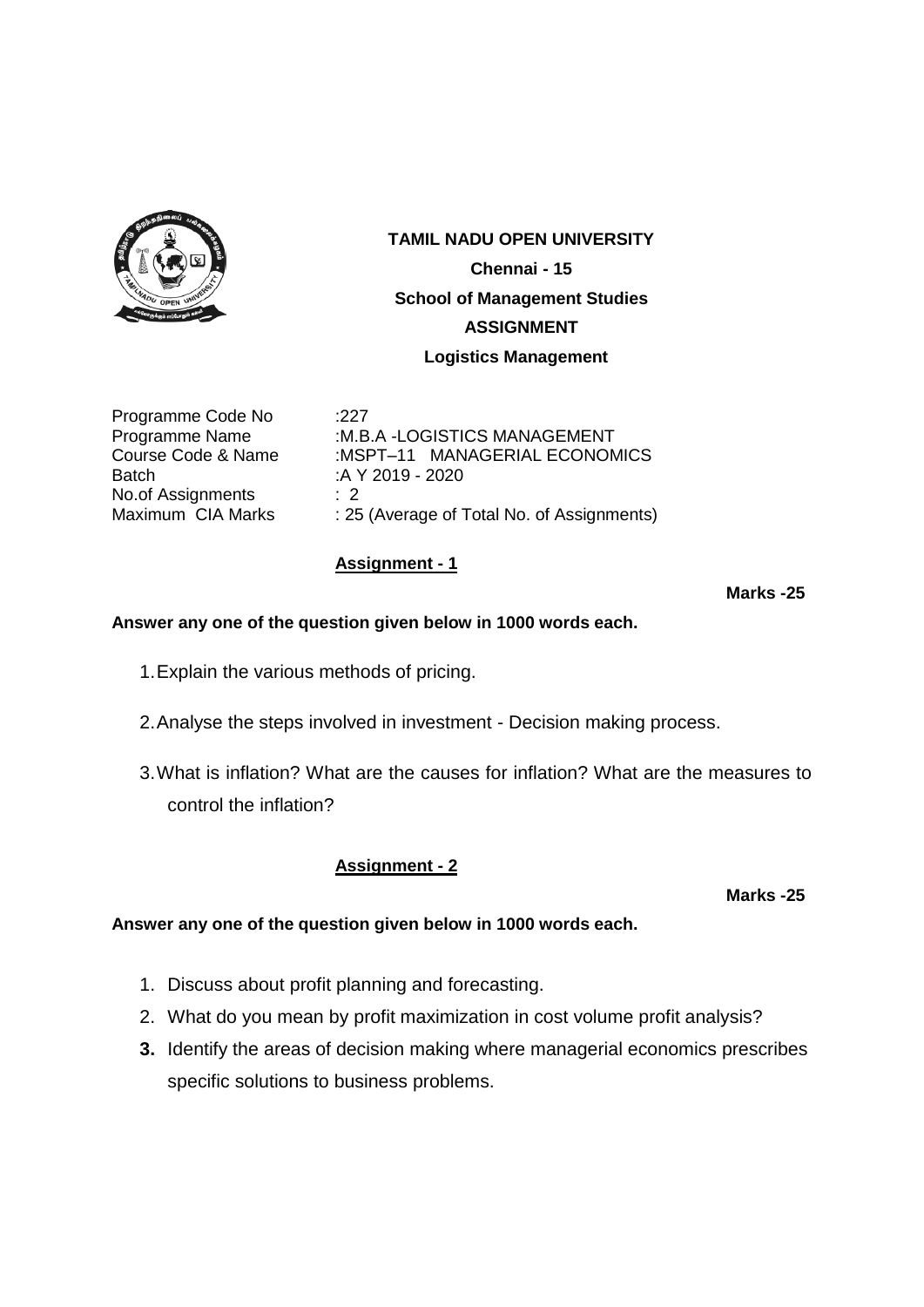

**TAMIL NADU OPEN UNIVERSITY Chennai - 15 School of Management Studies ASSIGNMENT**

 **Logistics Management**

Programme Code No : 227 Batch : AY 2019 - 2020 No.of Assignments : 2

Programme Name :M.B.A -LOGISTICS MANAGEMENT Course Code & Name :MSPT–12 FINANCIAL AND MANAGEMENT ACCOUNTING Maximum CIA Marks : 25 (Average of Total No. of Assignments)

## **Assignment - 1**

**Marks -25**

### **Answer any one of the question given below in 1000 words each.**

1.The following information is obtained from a company for 2018:

- (a) Sales : Rs. 1,00,000
- (b) Variable cost: Rs. 60,000
- (c) Fixed cost: Rs. 30,000
- (d) Find the P/V ratio and Break even point

2.Write a note on standard costing and variance analysis.

3. From the following prepare a cash budget: Figures in Rs.

| Month | <b>Sales</b>  | Purchases | Wages | Factory expenses Admin & Selling |        |
|-------|---------------|-----------|-------|----------------------------------|--------|
| Exp   |               |           |       |                                  |        |
| April | 80,000        | 41,000    | 5,600 | 3,900                            | 10,000 |
| May   | 76,500        | 40,500    | 5,400 | 4,200                            | 14,000 |
| June  | 78,500        | 38,500    | 5,400 | 5,100                            | 15,000 |
| July  | 90,000        | 37,000    | 4,800 | 5,100                            | 17,000 |
|       | August 95,000 | 35,000    | 4,700 | 6,000                            | 13,000 |

A sales commission of % on sales, due two months after sales, is payable in addition to selling expenses. Plant valued at Rs. 65,000 will be purchased and paid for august and the dividend for the last financial year of Rs. 15,000 will be paid in July. There is a 2 month credit period allowed to customer and received from suppliers.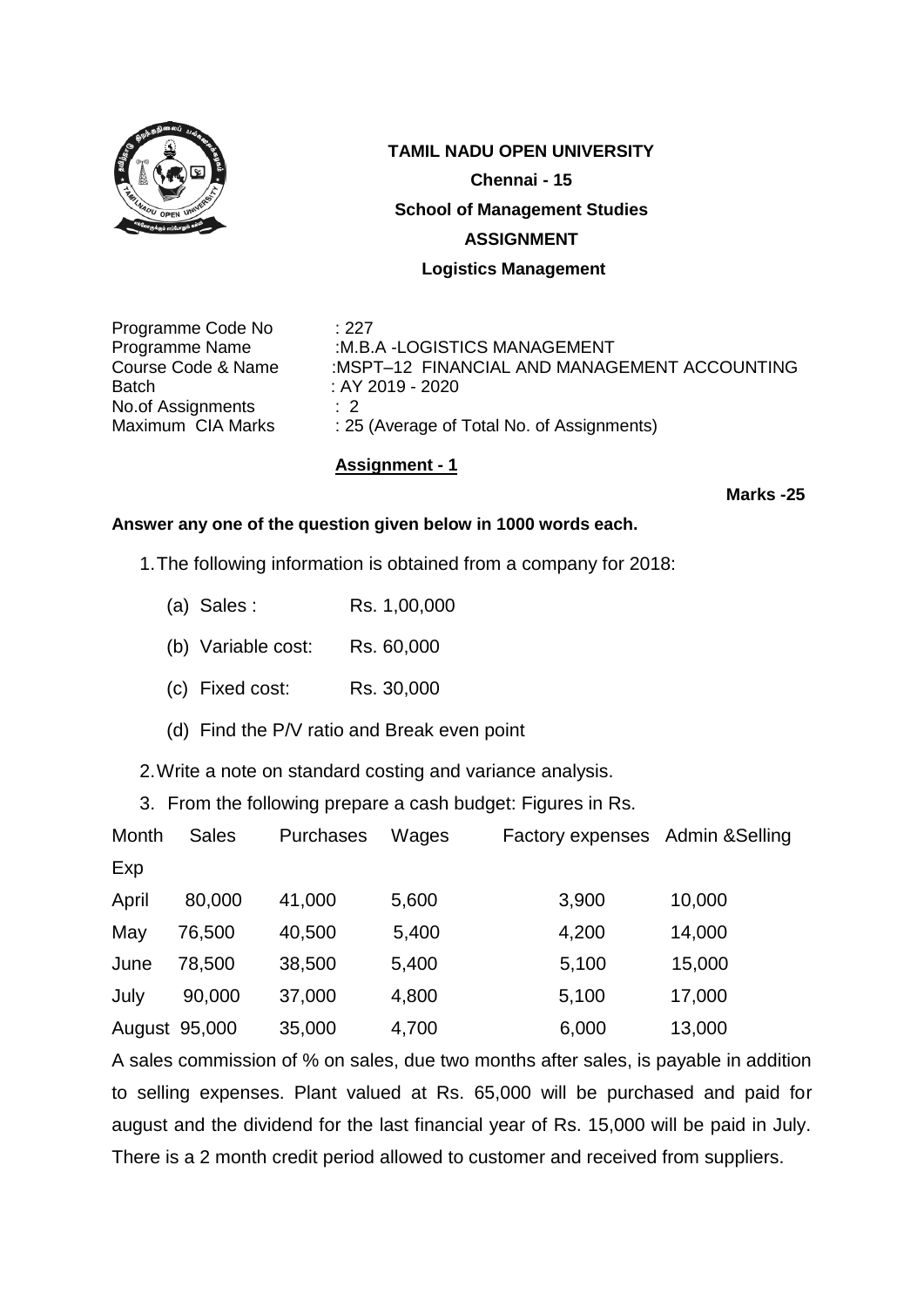# **Assignment - 2**

- 1. Explain the advantages and limitations of budgetary control system.
- 2. The sales and profit during two years were as follows.

|                                                        | 20,000                               |  |  |  |  |  |
|--------------------------------------------------------|--------------------------------------|--|--|--|--|--|
| 1,70,000 25,000                                        |                                      |  |  |  |  |  |
| You are required calculate                             |                                      |  |  |  |  |  |
| (a) P.V. ratio                                         |                                      |  |  |  |  |  |
| (b) Fixed cost                                         |                                      |  |  |  |  |  |
| (c) Break even sales                                   |                                      |  |  |  |  |  |
| (d) The sales required to earn a profit of Rs. 100,000 |                                      |  |  |  |  |  |
| (e) The profit made when sales are Rs. 3, 50,000       |                                      |  |  |  |  |  |
|                                                        | Sales (Rs.) Profit (Rs.)<br>1,50,000 |  |  |  |  |  |

- 3. Write short note on the following :
	- (e) Errors of commission
	- (f) Zero Base Budgeting (ZBB)
	- (g) Responsibility centres
	- (h) Margin Of Safety (MOS)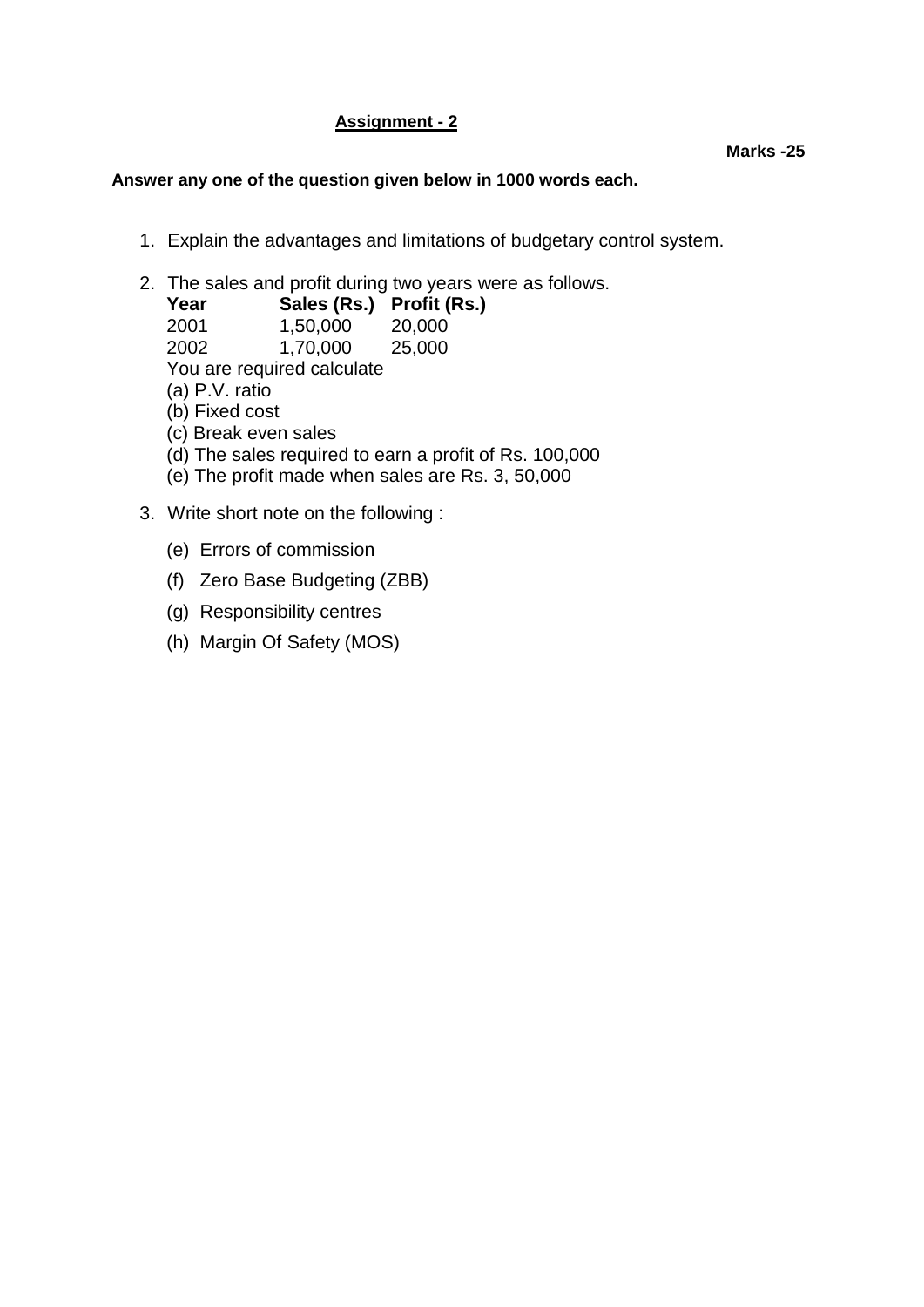

**TAMIL NADU OPEN UNIVERSITY**

**Chennai - 15**

**School of Management Studies**

### **ASSIGNMENT**

 **Logistics Management**

Programme Code No : 227 Batch : AY 2019 - 2020 No.of Assignments : 2

Programme Name :M.B.A -LOGISTICS MANAGEMENT Course Code & Name :MSPT - 13 QUANTITATIVE METHODS Maximum CIA Marks : 25 (Average of Total No. of Assignments)

## **Assignment - 1**

**Marks -25**

### **Answer any one of the question given below in 1000 words each.**

1. Calculate the coefficient of correlation :

| $X$ :                                  |    |  | 30 32 27 31 35 25 28 37 |  |  |  |      |     |
|----------------------------------------|----|--|-------------------------|--|--|--|------|-----|
|                                        |    |  | y: 28 30 29 26 31 30    |  |  |  | - 35 | -26 |
| 2. Given the following bivariate data: |    |  |                         |  |  |  |      |     |
|                                        |    |  | X: 1 5 3 2 1 1 7        |  |  |  |      |     |
| Y:                                     | 6. |  | 1 0 0 1 2 1             |  |  |  |      | -5  |

3. Write a note on data analysis.

### **Assignment - 2**

**Marks -25**

- 1. List out the applications of Probability.
- 2. Explain the types of probability sampling.
- 3. Compute the regression coefficient for the data given below :

|  |  |  | x: 12 13 14 15 16 17 18 |  |
|--|--|--|-------------------------|--|
|  |  |  | y: 8 16 22 31 36 40 52  |  |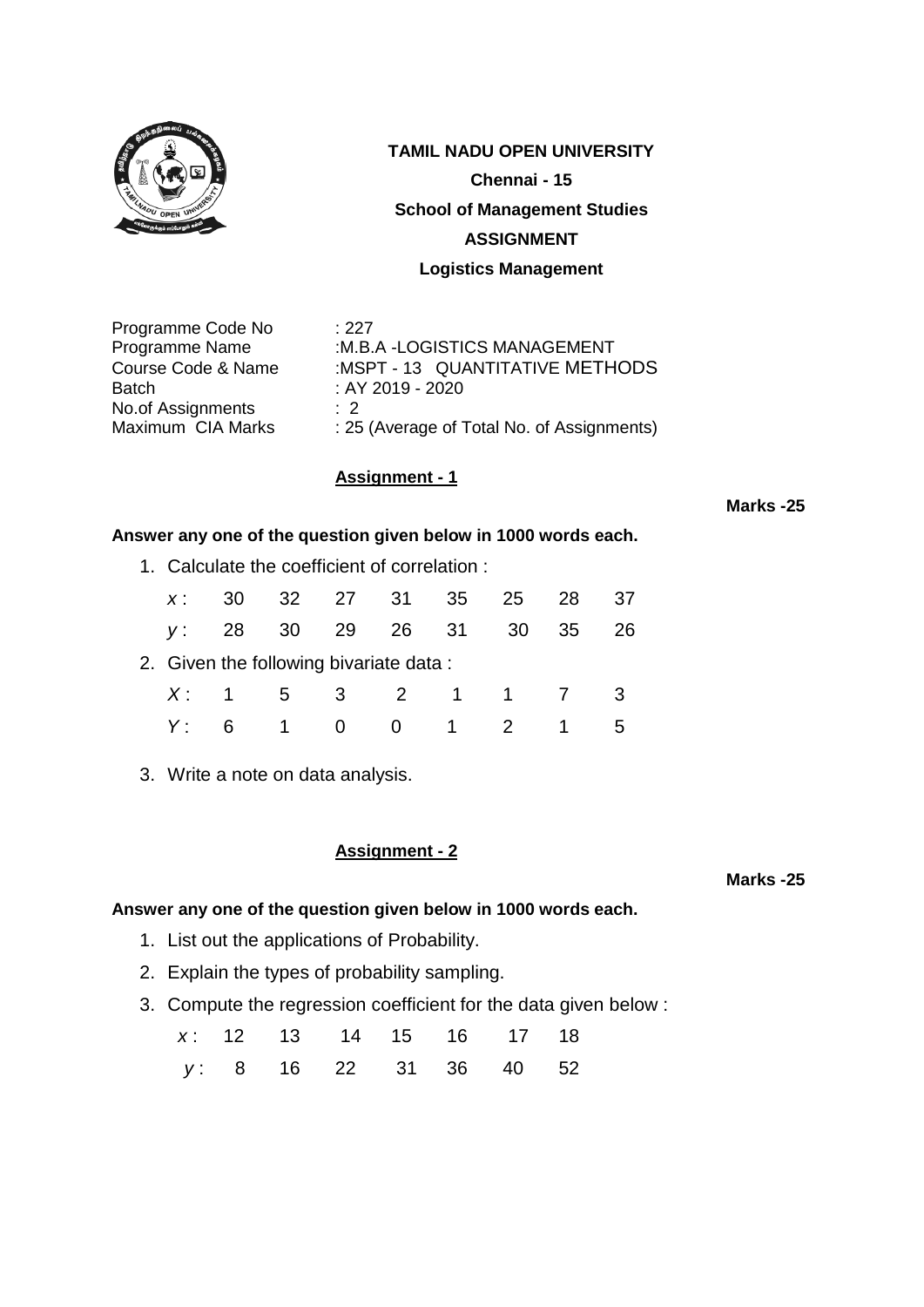

Programme Code No : 227 Batch : AY 2019 - 2020 No.of Assignments : 2

**TAMIL NADU OPEN UNIVERSITY Chennai - 15 School of Management Studies ASSIGNMENT Logistics Management**

Programme Name :M.B.A -LOGISTICS MANAGEMENT Course Code & Name : MSPT -15 MARKETING MANAGEMENT Maximum CIA Marks : 25 (Average of Total No. of Assignments)

# **Assignment - 1**

**Marks -25**

### **Answer any one of the question given below in 1000 words each.**

- 1. Explain the middlemen functions on vertical marketing systems.
- 2. Discuss the role of personal selling in the promotional mix.
- 3. Write a note on rural marketing.

## **Assignment - 2**

### **Answer any one of the question given below in 1000 words each.**

- 1. Describe various pricing methods and procedures.
- 2. Explain the attributes of a good salesman.
- 3. What are the drawbacks of distribution system in India?

**Marks -25**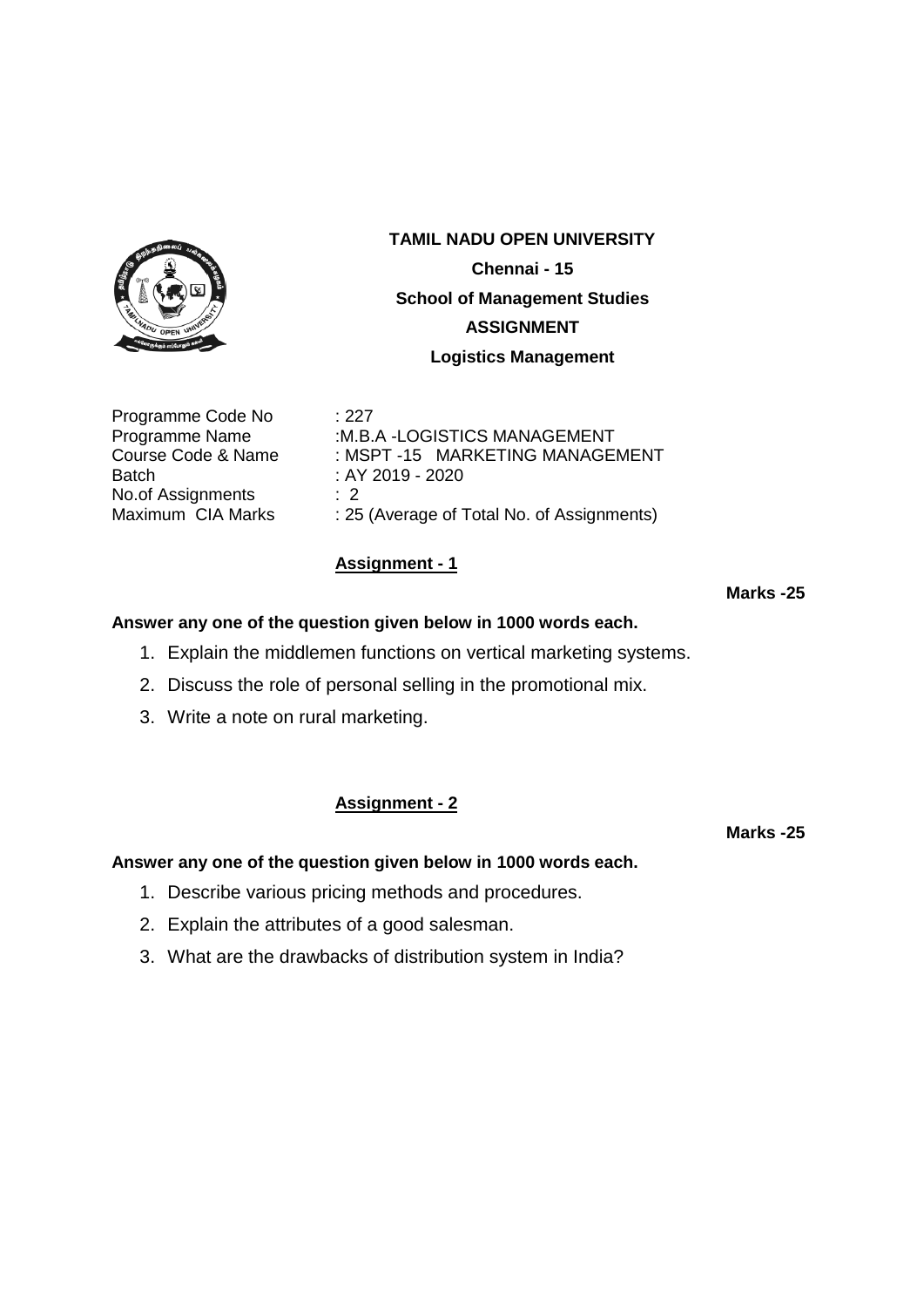

Programme Code No : 227 Batch : AY 2019 - 2020 No.of Assignments : 2

Programme Name : M.B.A -LOGISTICS MANAGEMENT Course Code & Name : MSPT - 16 FINANCIAL MANAGEMENT Maximum CIA Marks : 25 (Average of Total No. of Assignments)

# **Assignment - 1**

**Marks -25**

# **Answer any one of the question given below in 1000 words each.**

- 1. A project costs Rs. 15,60,000 and yields annually a profit of Rs. 2,70,400 after depreciation of 12% p.a but before tax at 25%. Calculate the payback period.
- 2. Write a note on CAPM method of capital budgeting.
- 3. Explain the determinants of optimal capital structure.

# **Assignment - 2**

### **Marks -25**

- 1. Distinguish between permanent and variable working capital. What is the significance of such distinction in financing working capital needs of an enterprise?
- 2. What part can a finance manager play in improving efficiency of inventory management?
- 3. Discuss the role of finance manager in changing economic scenario.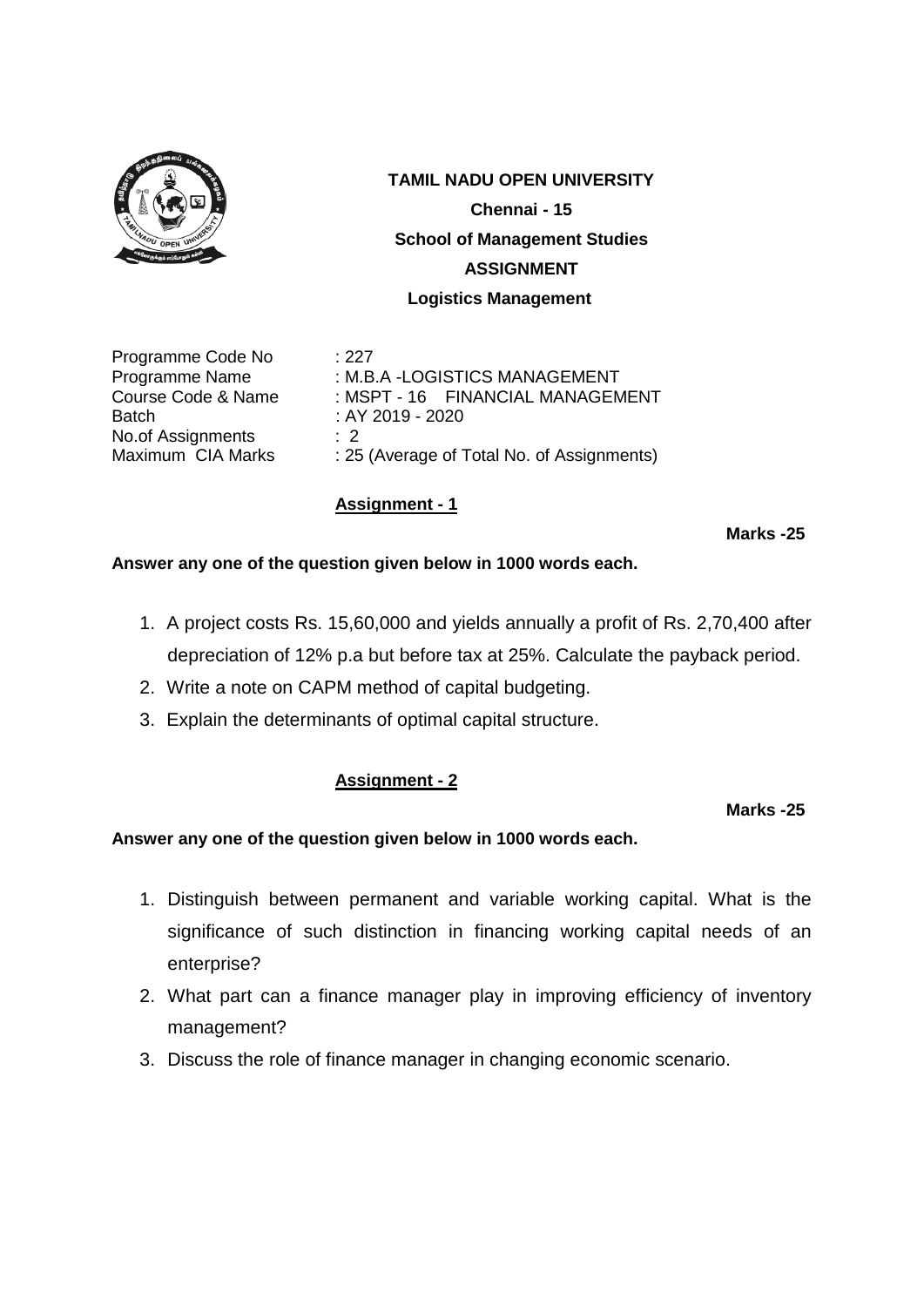

Programme Code No : 227 Batch : AY 2019 - 2020 No.of Assignments : 2

Programme Name :M.B.A- LOGISTICS MANAGEMENT Course Code & Name : MSPT -17 HUMAN RESOURCE MANAGEMENT Maximum CIA Marks : 25 (Average of Total No. of Assignments)

# **Assignment - 1**

**Marks -25**

# **Answer any one of the question given below in 1000 words each.**

- 1. Distinguish between on the job and off the job training. When will you use these techniques?
- 2. Describe the various types of fringe benefits offered to employees in India.
- 3. Explain briefly the quantitative methods of job evaluation.

## **Assignment - 2**

**Marks -25**

- 1. Describe the operative functions of Human Resource Management.
- 2. Describe the contents in job analysis.
- 3. Explain the internal and external sources of recruitment.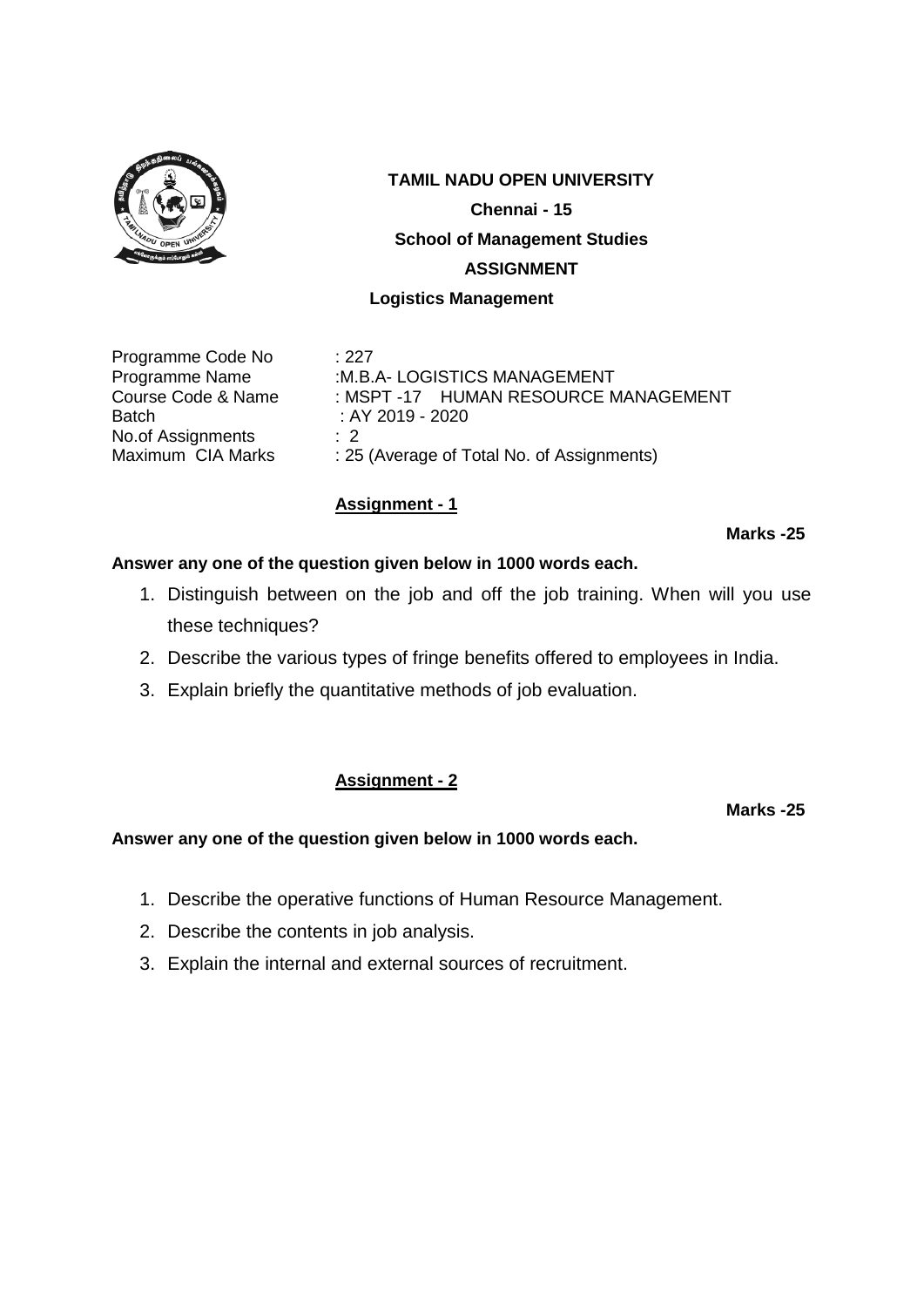

No.of Assignments : 2

Maximum CIA Marks : 25 (Average of Total No. of Assignments)

**Assignment - 1**

**Marks -25**

# **Answer any one of the question given below in 1000 words each.**

1. Solve the following matrix game approximately

Player B

$$
3 -1 -3
$$

Player – A – 3 3 – 1

- $-4$   $-3$   $-3$ 
	- 2. Distinguish between PERT and CPM.
	- 3. Solve the following transportation problem.



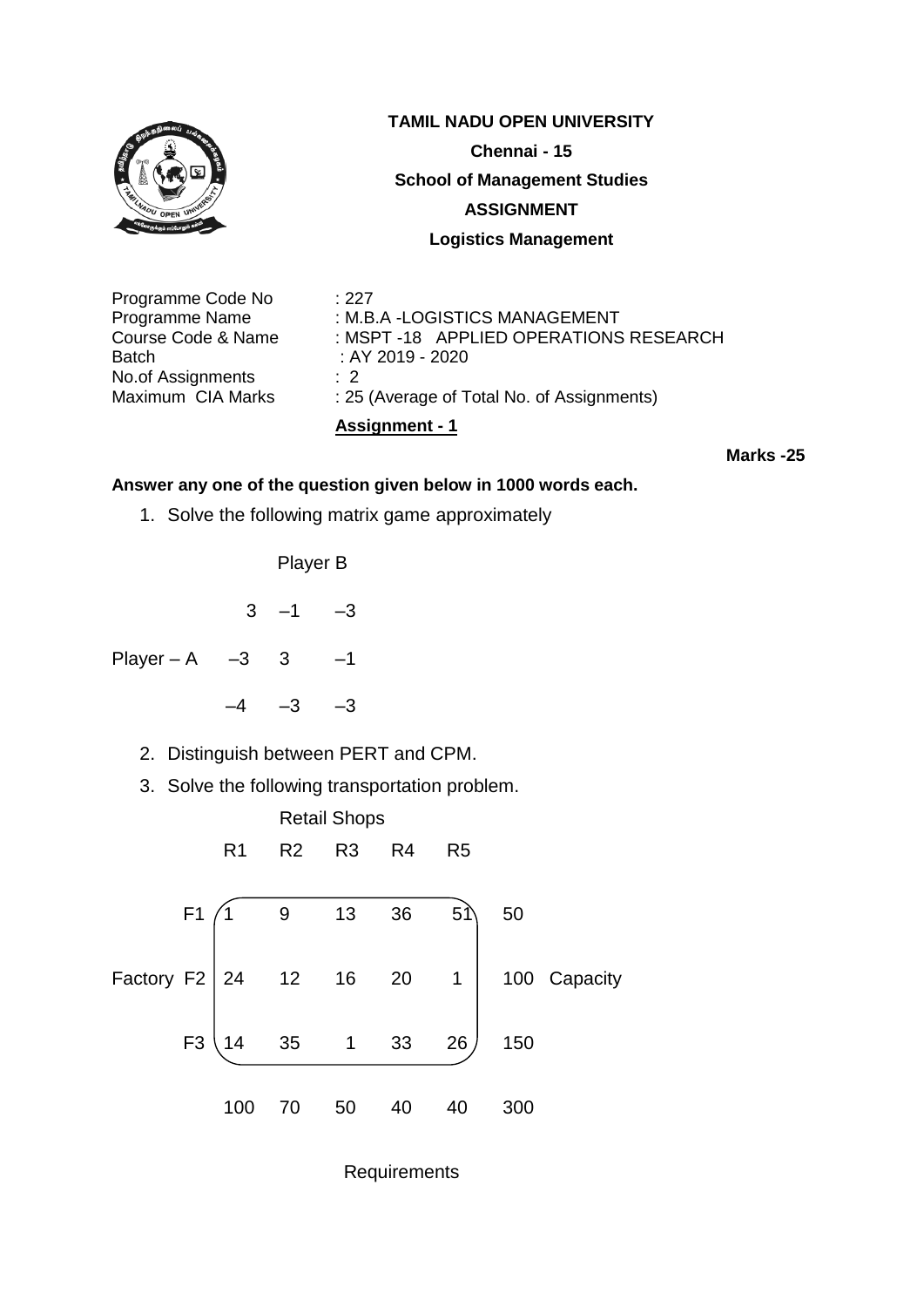# **Assignment - 2**

**Marks -25**

- 1. Explain the terminologies of queuing theory.
- 2. What is decision tree? Illustrate it with an example?
- 3. Explain the graphical method of solving 2 x n and m x 2 games.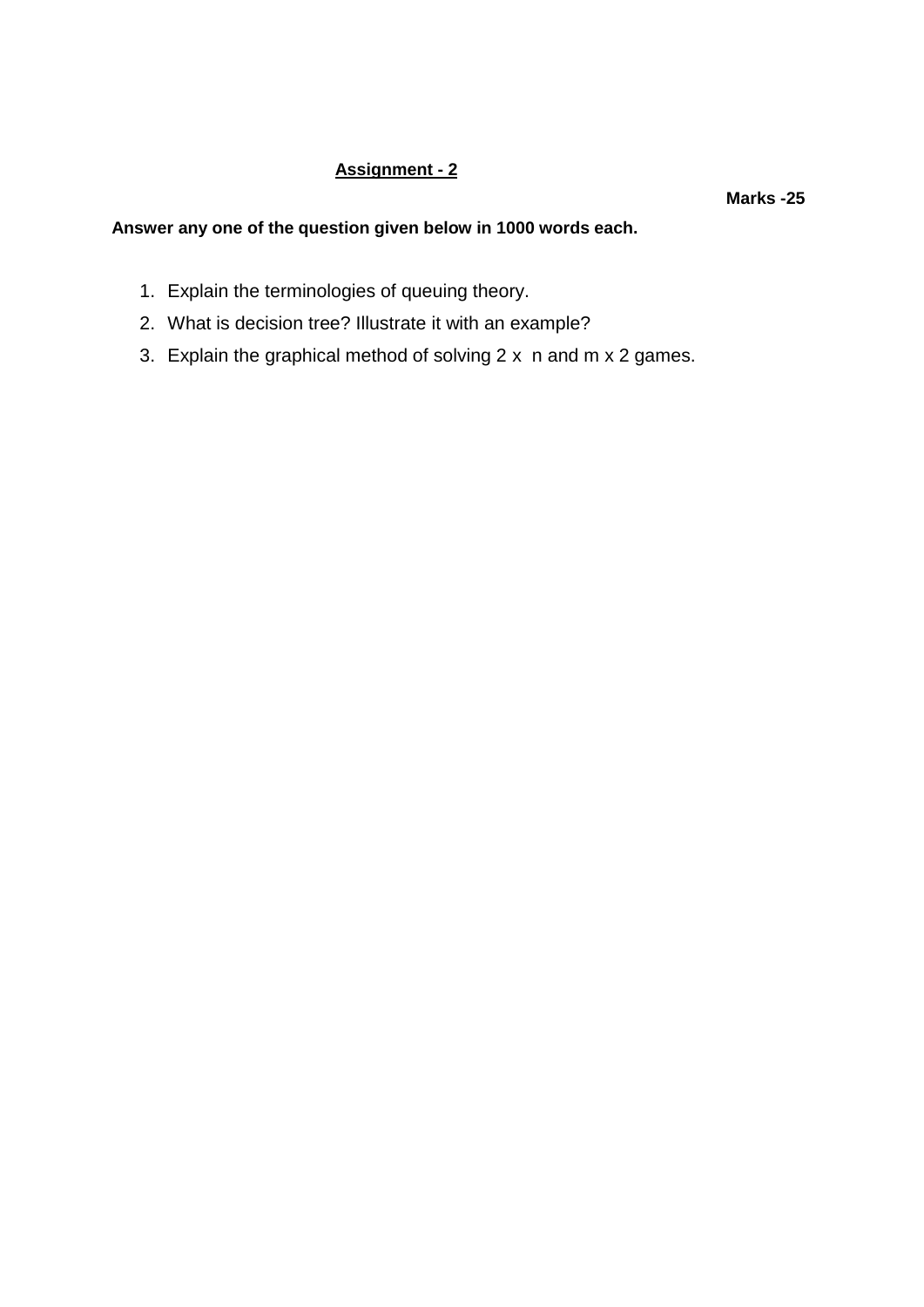

Programme Code No : 227 Batch : AY 2019 - 2020 No.of Assignments : 2<br>Maximum CIA Marks : 25

Programme Name : M.B.A -LOGISTICS MANAGEMENT Course Code & Name : MSPT - 19 RESEARCH METHODS : 25 (Average of Total No. of Assignments)

# **Assignment - 1**

**Marks -25**

# **Answer any one of the question given below in 1000 words each.**

- 1. Point out the main differences between primary and secondary data.
- 2. Discuss the different modes of data collection.
- 3. What is interview? Briefly explain some of the major interview techniques.

## **Assignment - 2**

**Marks -25**

- 1. Explain the sources of research hypothesis.
- 2. How will you determine the size of the sample?
- 3. Define interview. Briefly explain some of the major interview techniques.